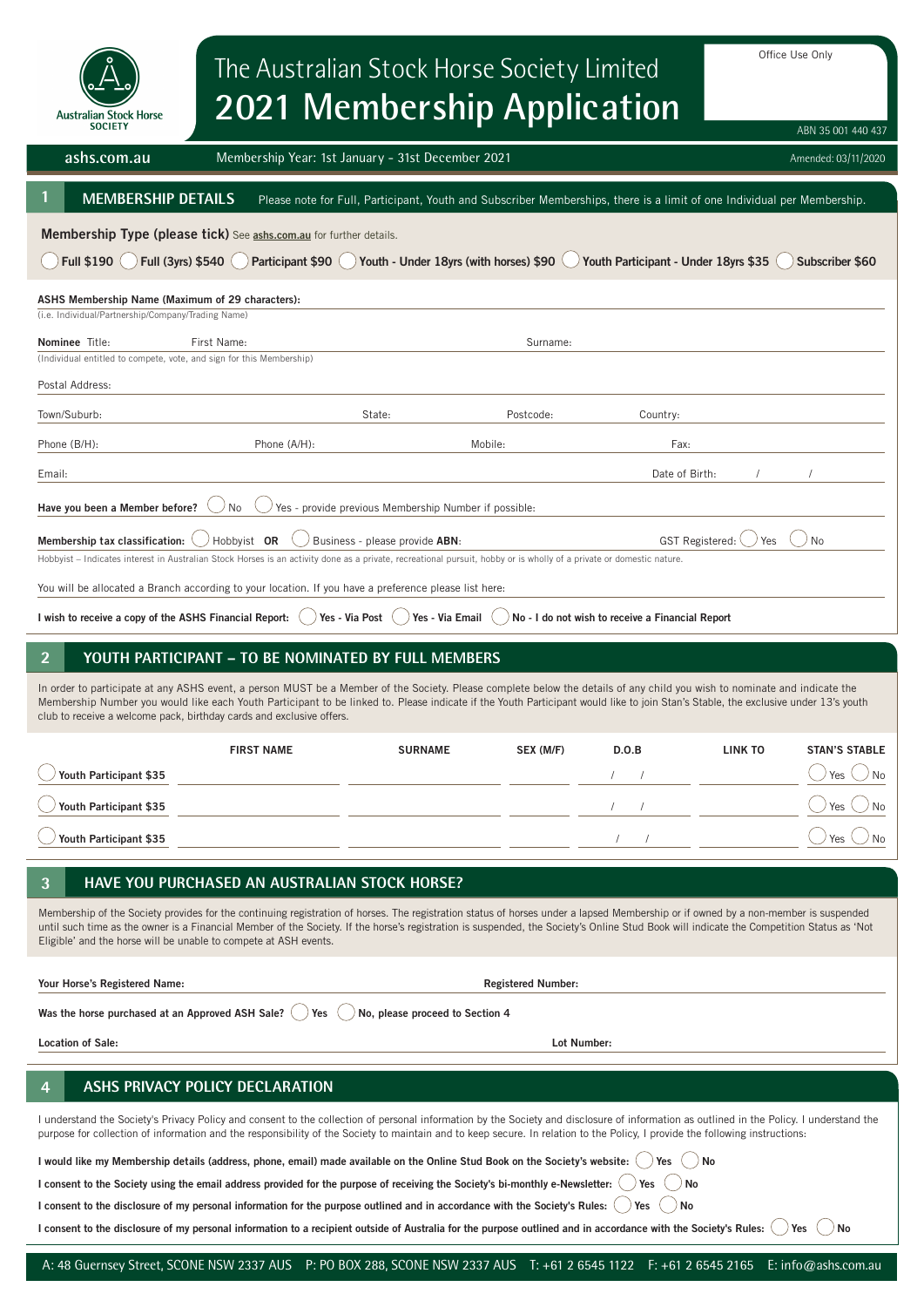∾

 $\checkmark$  $\tilde{\blacktriangledown}$ 

6 MEMBER DECLARATION Read carefully before signing. Please contact the Society if you are unsure about any of the following information.

# **NOMINEE'S DECLARATION**

I agree to be bound by the Society's Rules, Regulations and Codes of Conduct (see www.ashs.com.au).  $\blacklozenge$ 

I acknowledge as Nominee I am the only person authorised to compete under this Membership.

 I acknowledge as Nominee I am the only person authorised to vote as per ASHS Rules and Regulations. I declare that I have read and understood the Risk Warning & Waiver of Liability above and acknowledge that Membership does not include Personal Accident Insurance.

 I acknowledge my Membership receipt will be sent to me and a copy of the Society's Events Handbook is  $\checkmark$ available online or a copy can be purchased from Head Office.

 $\bigvee$  I acknowledge the Society's Privacy Statement (see www.ashs.com.au).

I acknowledge that all Memberships are annual and expire on 31st December (excludes Subscribers).

I declare that the details shown on this form are true and correct.

**Membership Authorisation:** Should a person or persons other than the Nominee be required to complete and sign any ASHS documents (including *Transfer Applications*) relating to this Membership on the Nominee's behalf, a *Membership Authorisation Form* must be completed. A *Membership Authorisation Form* is available from our website or Head Office.

# **7 1. PARTNER/ASSOCIATE'S DETAILS AND DECLARATION**

In the case of a Membership comprising more than one individual, or in the case of a partnership, stud or trading name comprising more than one individual, please provide details of all individuals comprising the Membership below.

Please note that the people below acknowledge that they are not eligible to compete in ASH competitions unless they take out their own individual Membership and are not authorised to sign documents on behalf of the Membership.

### **In signing below you accept the following:**

- $\sim$ I acknowledge that by signing, I agree that the Membership Name may include my name and/or initials.
- I acknowledge that I am **NOT** eligible to compete in ASH competitions unless I take out my own individual Membership.
- I acknowledge that signing does **NOT** entitle me to Membership or authorisation to sign documents on behalf of the Membership.  $\checkmark$

## **PERSON 1**

ASHS Membership Number (If Applicable):

| Title:          | First Name: |        | Surname:  |          |  |  |
|-----------------|-------------|--------|-----------|----------|--|--|
| Postal Address: |             |        |           |          |  |  |
| Town/Suburb:    |             | State: | Postcode: | Country: |  |  |
| Primary Phone:  |             |        | Email:    |          |  |  |

# **PARTNER/ASSOCIATE'S SIGNATURE\***

**PLEASE ATTACH ADDITIONAL PAGE IF THERE IS MORE THEN ONE PARTNER OR ASSOCIATE**

*\*Sign within the box with a ballpoint pen. Electronic signatures not accepted.*

**The ASHS values its Members and is always looking to improve Member satisfaction and service. With this in mind we ask if you could indicate which of the following equine disciplines you are interested in. This feedback will provide valuable information that will assist the Society with decision making and providing Members with more Reasons to Belong.**

| (ie: Cloncurry, HOTN, Coonamble)<br>(ie: MFSR, KOTR, BOTB)                                     |  | <b>Clinics/Training Days</b><br>Campdrafting |  | <b>Station Work/Mustering</b> |  | Dressage |  | Stockman's Challenge |  | Working Equitation |  | Stockman's Challenges |
|------------------------------------------------------------------------------------------------|--|----------------------------------------------|--|-------------------------------|--|----------|--|----------------------|--|--------------------|--|-----------------------|
| If you are interested in any other equine disciplines please list in the space provided below: |  |                                              |  |                               |  |          |  |                      |  |                    |  |                       |

**8**

**PRICE TALLY AND PAYMENT DETAILS** Memberships take a minimum of 5 Business Days after receipt to be processed (10 days for cheques).

| <b>ITEM</b>                                                 | <b>QUANTITY</b> | <b>PRICE</b> | Payment Method: MasterCard Visa Cheque/Money Order*                                                                                                                        |  |  |  |  |  |
|-------------------------------------------------------------|-----------------|--------------|----------------------------------------------------------------------------------------------------------------------------------------------------------------------------|--|--|--|--|--|
| Membership                                                  |                 |              |                                                                                                                                                                            |  |  |  |  |  |
| Breeding Certificate 1 - \$17 or 20 - \$240                 |                 |              | Credit Card Number:                                                                                                                                                        |  |  |  |  |  |
| Horse Transfer Fee                                          |                 |              | Expiry Date: The Manufacturer of the Manufacturer of the Manufacturer of the Manufacturer of the Manufacturer                                                              |  |  |  |  |  |
| Voluntary ASHS Heritage Centre Donation                     |                 |              | <b>Cardholder's Name:</b><br>Signature:                                                                                                                                    |  |  |  |  |  |
| <b>Voluntary Equine Research Donation</b>                   |                 |              |                                                                                                                                                                            |  |  |  |  |  |
| All prices are in Australian Dollars and are GST inclusive. | <b>TOTAL</b>    |              | For security reasons, the Society recommends that credit card details NOT be emailed.<br>*If you reside outside of Australia, payment must be made via MasterCard or Visa. |  |  |  |  |  |

# A: 48 Guernsey Street, SCONE NSW 2337 AUS P: PO BOX 288, SCONE NSW 2337 AUS T: +61 2 6545 1122 F: +61 2 6545 2165 E: info@ashs.com.au

**NOMINEE'S SIGNATURE\***

**If the Nominee is under 18 years of age, a parent or guardian must countersign the application in the box below.**

# **PARENT OR GUARDIAN'S SIGNATURE\***